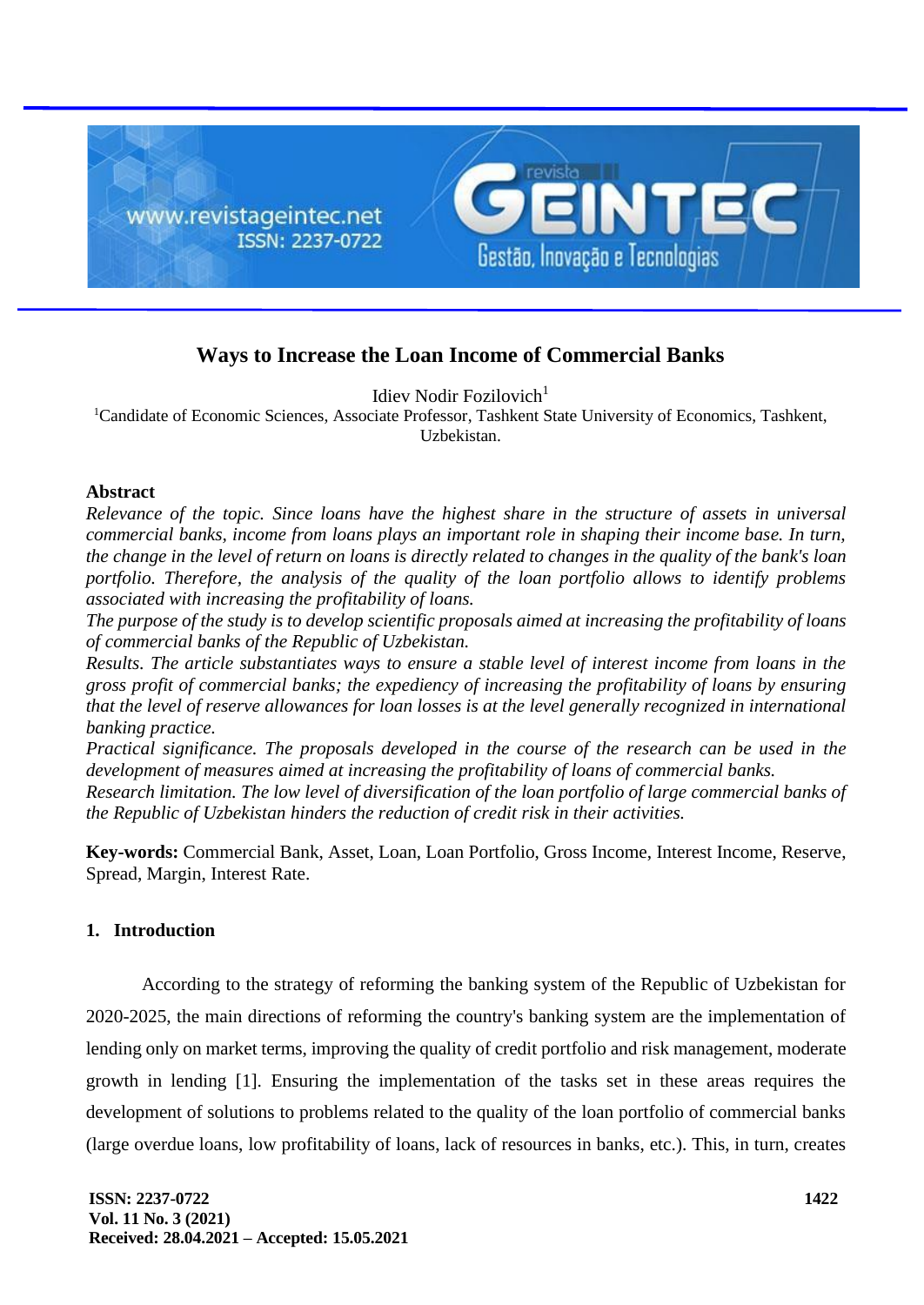the need for scientific research on the issue of ensuring the profitability of loans, which is an important indicator of the quality of the loan portfolio.

## **2. Literature Review**

In Uzbekistan, the issues of development and management of the regional economy, the effective use of the economic potential of the regions are the areas of scientific interest of economists in this area. In particular, issues such as modeling the socio-economic development of regional industrial complexes, integrated development of regions, territorial location and management of productive forces, improving the methodological framework for increasing the competitiveness of the country's regions were discussed by Uzbek economists A. Burkhanov [7], Kalandarovna, A.G. [18], B. Tursunov [19;23], S. Najimudinova [20], Sh.B. Imamov, P.Z. Khashimov, F.T. Egamberdiev, A.J. Siddikov, I.O. Yakubov and others. Economic and socio-cultural impacts of the world nomad games [21], A fuzzy methodology for local entrepreneurial culture evaluation [22], Tourism Competitiveness in Central Asian Turkish Republics [24] were investigated by Maksudunov A., Asanbekova M. [24] and others.

According to J. Sinki, the change in the level of net losses on loans relative to total loans plays an important role in ensuring the profitability of loans. This is because an increase in the level of net losses indicates an increase in the amount of non-performing loans [2].

According to V.Usoskin, the bank's income from loans is directly related to risk management, and their loan portfolio is prone to all major types of risks: liquidity risk, interest rate risk, credit risk [3].

The results of a study conducted by N.Valentseva showed that the possibility of reducing the interest rate on loans at the expense of interest margins is determined by a decrease in the cost of banking products. In this case, the percentage is the overall lower limit of the spread amount, which is a sufficient percentage margin. An important condition for reducing costs in banks is the introduction of monitoring of the cost of banking products in banking practice [4].

According to Huerta de Soto, first, the reduction in interest rates on loans from commercial banks will turn previously unprofitable investment projects into profitable investment projects; secondly, the financing of investment projects by banks at the expense of loans not secured by voluntary funds, which ultimately leads to the failure of investment projects and non-repayment of loans [5].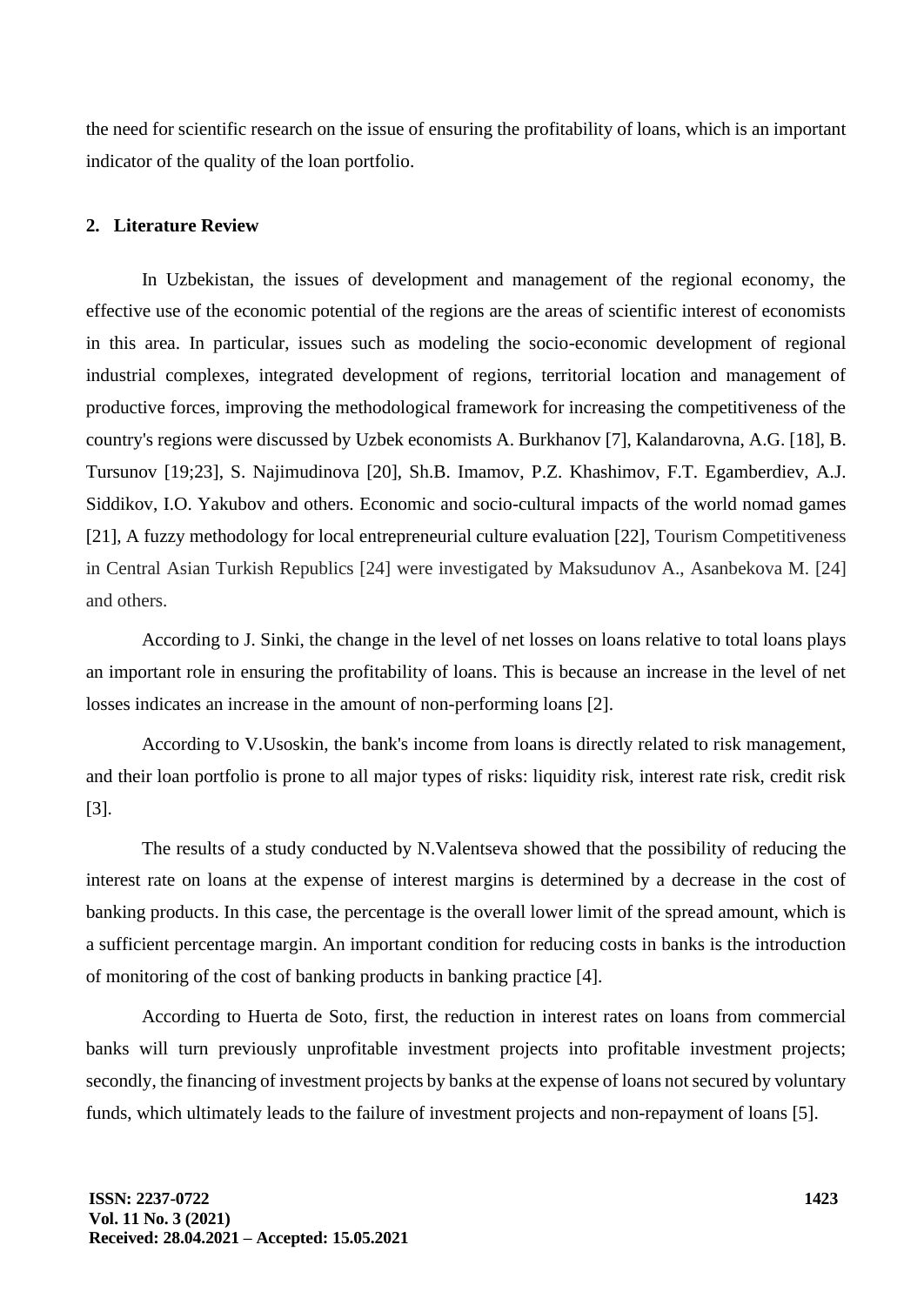According to E. Litvinov, the use of the annuity method of collecting interest payments on retail loans by commercial banks will increase the payment burden on loans to individuals. Therefore, giving borrowers the opportunity to choose payment methods on the loan (stratified or annuity) will increase the incentive content of interest rates [6].

Research by A. Mian and A. Safi has shown that households have significantly more limited control over their own risks than firms. This increases the likelihood that loans to tsui farms will not be repaid on time [7].

A competitive survey of 7,000 companies by Dando and Skodberg found that the assessment of transition matrices (migration matrices) and extrapolations based on them provides a clear assessment of the transition to default status for high-rated loan portfolios, including low-default loan portfolios [; 8].

Wei and Yuan proposed the creation of a boundary distribution to determine the share of losses in the event of a default on loans (Loss Given Default, LGD) [9]. However, a comparative analysis of the approach proposed in this study with other approaches in this field has not been performed.

D. Tasche concludes that if the standard method of selecting the upper limits of a reliable interval is used to estimate the probability of default under conditions of small correlation of assets (18%), then the optimal correction corresponds to a significance level of 50-75%, large correlation (R = 24%) under conditions of - 75-90% corresponds to the level of significance [10]. This is an important conclusion for the practical modeling of LDP. This is because if LDP is a retail product (in which the correlation is usually small), then the conservative level of significance is 75%. If LDP is not a retail segment product, then the conservative level of significance should be 90%.

Prof. J. According to Isakov, an average annual increase in the interest rate on loans provided by commercial banks to the services sector will increase the yield on loans by 0.8%, an increase in the volume of loans by 1% will reduce the yield on loans by 1.8% [11].

F. Kholmamatov studied the issue of improving the lending practices of commercial banks on a scientific basis and formed the following conclusions: In order to improve the methodology of formation of reserves to cover possible losses on loans to improve the quality of the loan portfolio of commercial banks, the following criteria were proposed : 1% to 10% on substandard loans; on nonperforming loans from 11% to 25%; from 26% to 50% on doubtful loans; up to 100 percent on bad loans [12].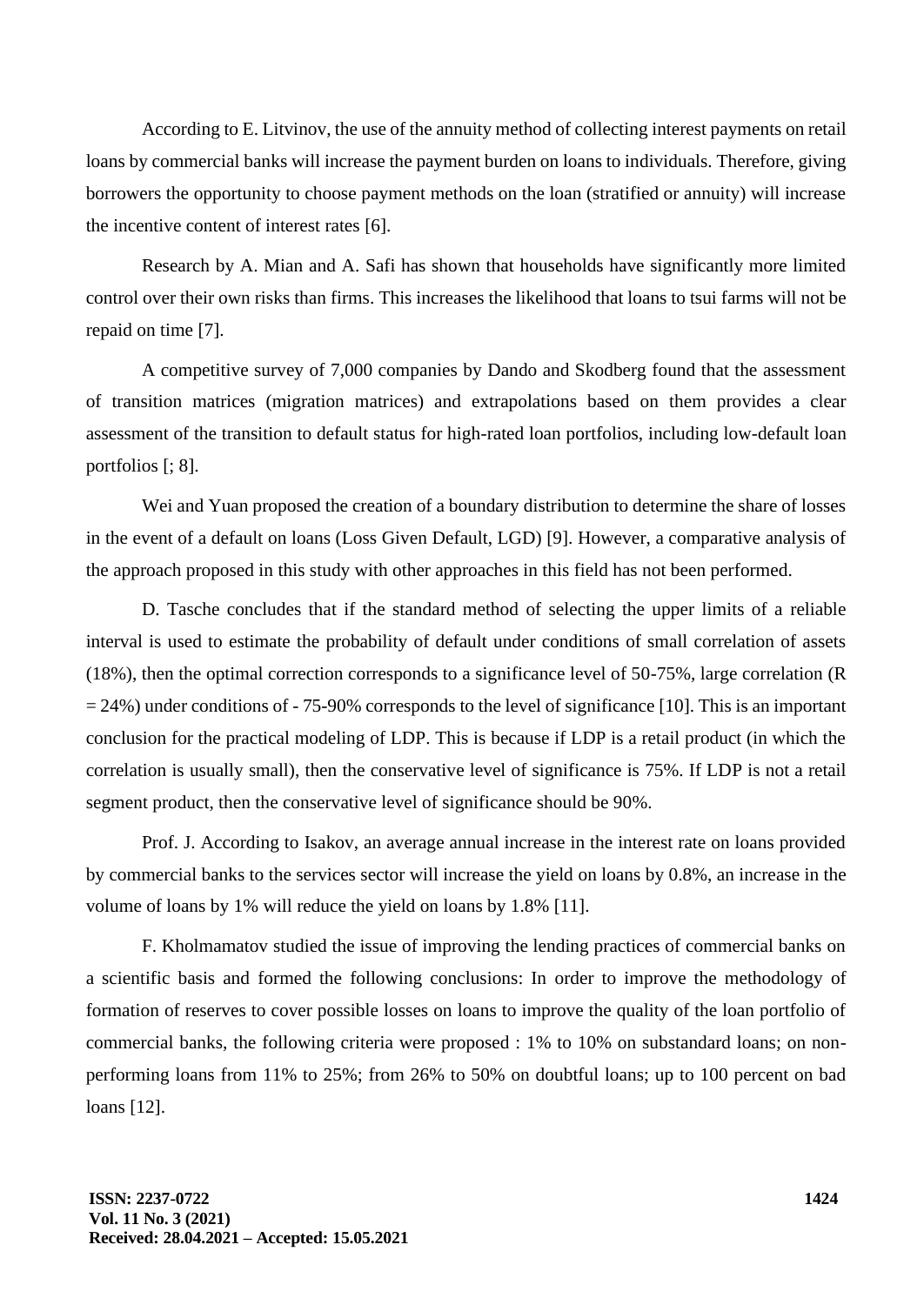### **3. Materials and Methods**

The article uses official statistics of the Central Bank of the Republic of Uzbekistan, financial statements of foreign and domestic commercial banks, as well as current instructions of the Central Bank.

Expert assessment, statistical grouping, induction and deduction methods of scientific analysis were also used in the study of the profitability of loans of commercial banks.

### **4. Analysis and Results**

According to the Instruction of the Central Bank of the Republic of Uzbekistan dated July 14, 2015 No 2696 "On the classification of asset quality in commercial banks and the order of formation and use of reserves to cover possible losses on assets" reserve reserves will be formed for five categories of loans:

standard loans - 1%; substandard loans - 10%; unsatisfactory loans - 25%; doubtful loans - 50%; bad loans - 100% [13].

| <b>Asset structure</b>    | 2018 y. | 2019 y. | 2020 y. |
|---------------------------|---------|---------|---------|
| Cash on hand              | 2,5     | 2,7     | 3,2     |
| Funds in the Central Bank | 5,3     | 4,4     | 3,9     |
| Funds in other banks      | 9,3     | 9,6     | 9,1     |
| Investments               | 1,1     | 1,7     | 2,6     |
| Credit inflows            | 76,8    | 76,0    | 74,7    |
| <b>Basic tools</b>        | 1,6     | 2,2     | 2,3     |
| Other assets              | 3,4     | 3,4     | 4,2     |
| Assets - total            | 100,0   | 100,0   | 100,0   |

Table 1- Composition of Assets of Commercial Banks of the Republic of Uzbekistan, as a Percentage of Total [14]

As can be seen from Table 1, loans account for the largest share of the assets of commercial banks in the Republic of Uzbekistan. This is explained by the following reasons: - Lending is the main activity for commercial banks; - underdevelopment of investment operations of commercial banks with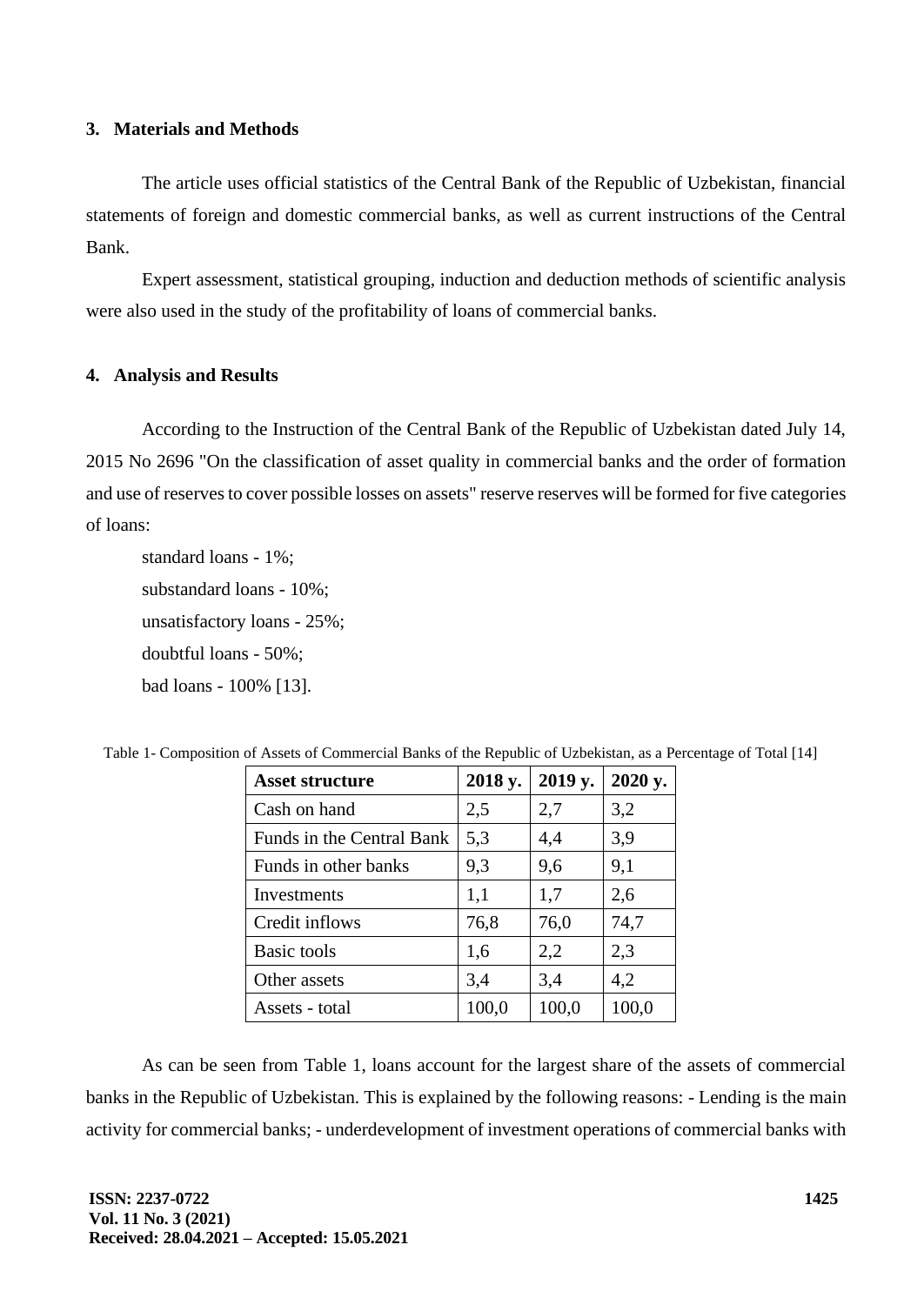securities. Loans issued by commercial banks of the Republic of Uzbekistan are divided into two terms: - short-term loans; - long-term loans. Loans issued by banks for up to one year are short-term loans, and loans for more than one year are long-term loans. There is no category of medium-term loans.

| <b>Indicators</b>                                       |       | 2017 y.   2018 y.   2019 y. |       |
|---------------------------------------------------------|-------|-----------------------------|-------|
| The rate of return on loans                             | 3,2   | 4,6                         | 6,0   |
| The share of interest income from loans in gross income | 47.9  | 59.8                        | 55,4  |
| The growth rate of loans                                | 272,4 | 134,7                       | 118,1 |
| The growth rate of interest income from loans           | 193,1 | 194,1                       | 156,8 |

Table 2 - Describing the Profitability of Loans of the National Bank for Foreign Economic Activity of the Republic of Uzbekistan Indicators [15], Percent

Table 2 shows that in 2017-2019, the yield on TIF National Bank loans had an upward trend. This is a positive situation in terms of ensuring the profitability of loans.

The main indicator that characterizes the profitability of loans is the rate of return, which corresponds to 1 unit of credit. To determine this figure, the amount of interest income from loans is divided by the total amount of loans and the result obtained is multiplied by 100 percent. In addition, to assess the level of profitability of loans, the ratio of interest income from loans to gross bank income and the method of comparing the growth rate of loans with the growth rate of interest income from loans are used. From the data in Table 2, it can be seen that the share of interest income from loans in the National Bank of TIF in gross income in 2019 decreased significantly compared to 2018. This decrease is explained by the increase in the share of interest-free income in gross income during this period. The share of interest-free income in the gross income of the National Bank of TIF in 2019 increased by 2.8 percentage points compared to 2018. This is a negative situation in terms of ensuring the profitability of commercial bank loans.[25]

The data in Table 2 show that in 2017, there was no correlation between the growth rate of loans and the growth rate of interest income from loans. This is due to the fact that during this period the annual growth rate of loans was 272.4%, while the growth rate of interest income from loans was 193.1%.

The data in Table 2 show that in 2018 and 2019, there is a correlation between the growth rate of loans and the growth rate of interest income from loans.

The change in the amount of interest income from loans depends on two factors, namely, the change in the volume of loans and the change in interest rates on loans. Therefore, ensuring the stability of lending volumes and interest rates on loans is important in the lending practice of banks.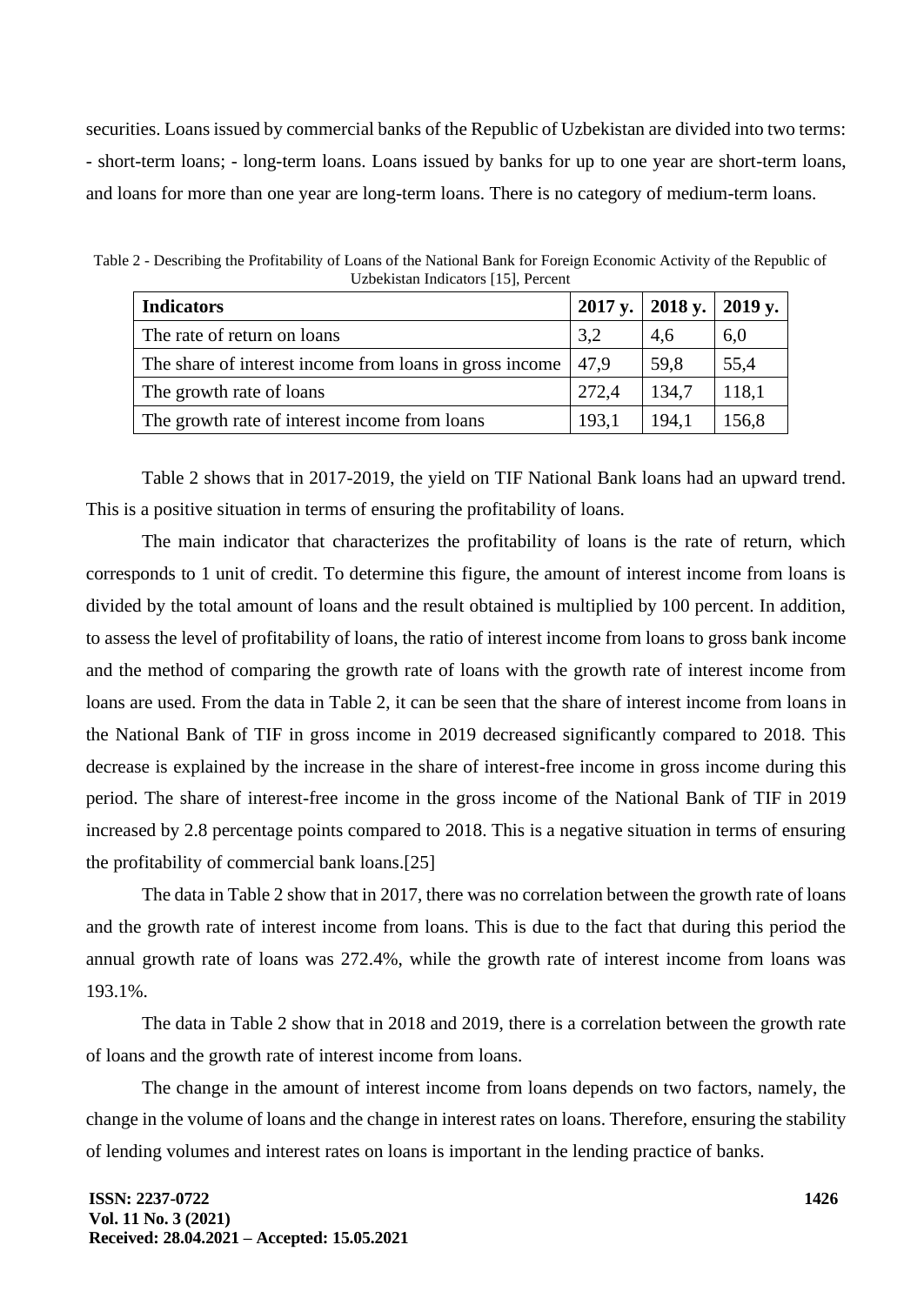| <b>Banks</b>                                  | 2017 y.   2018 y.   2019 y. |     |     |
|-----------------------------------------------|-----------------------------|-----|-----|
| Bank of America                               |                             | 1.3 |     |
| Industrial and Commercial bank of China   4,1 |                             | 4.3 | 4.3 |

Table 3- Bank of America (USA) and Industrial and Commercial Bank of China (China), as a Percentage [16]

From the data in Table 3, it can be seen that in 2017-2019, the rate of return on loans in the Bank of America was low, and on top of that, this figure decreased in 2019 compared to 2018. This is a negative situation in terms of ensuring the level of profitability of these bank loans.

Table 3 shows that the rate of return on loans in the Industrial and Commercial Bank of China in 2018 increased compared to 2017. Moreover, this figure remained unchanged in 2019 at 4.3%. These cases are a positive situation in terms of ensuring the profitability of loans.





Figure 1 shows that in 2017-2019, the National Bank of TIF observed an increase in the level of reserve allocations to cover loan losses. Moreover, the actual level of this indicator was higher than the generally accepted level in international banking practice (1.0%). This is a negative situation in terms of ensuring the level of profitability of loans of the National Bank of TIF.

TIF The following factors were taken for the analysis and econometric modeling of the National Bank's activities: As a result factor - the National Bank's interest income, bln. soums (Y), and as the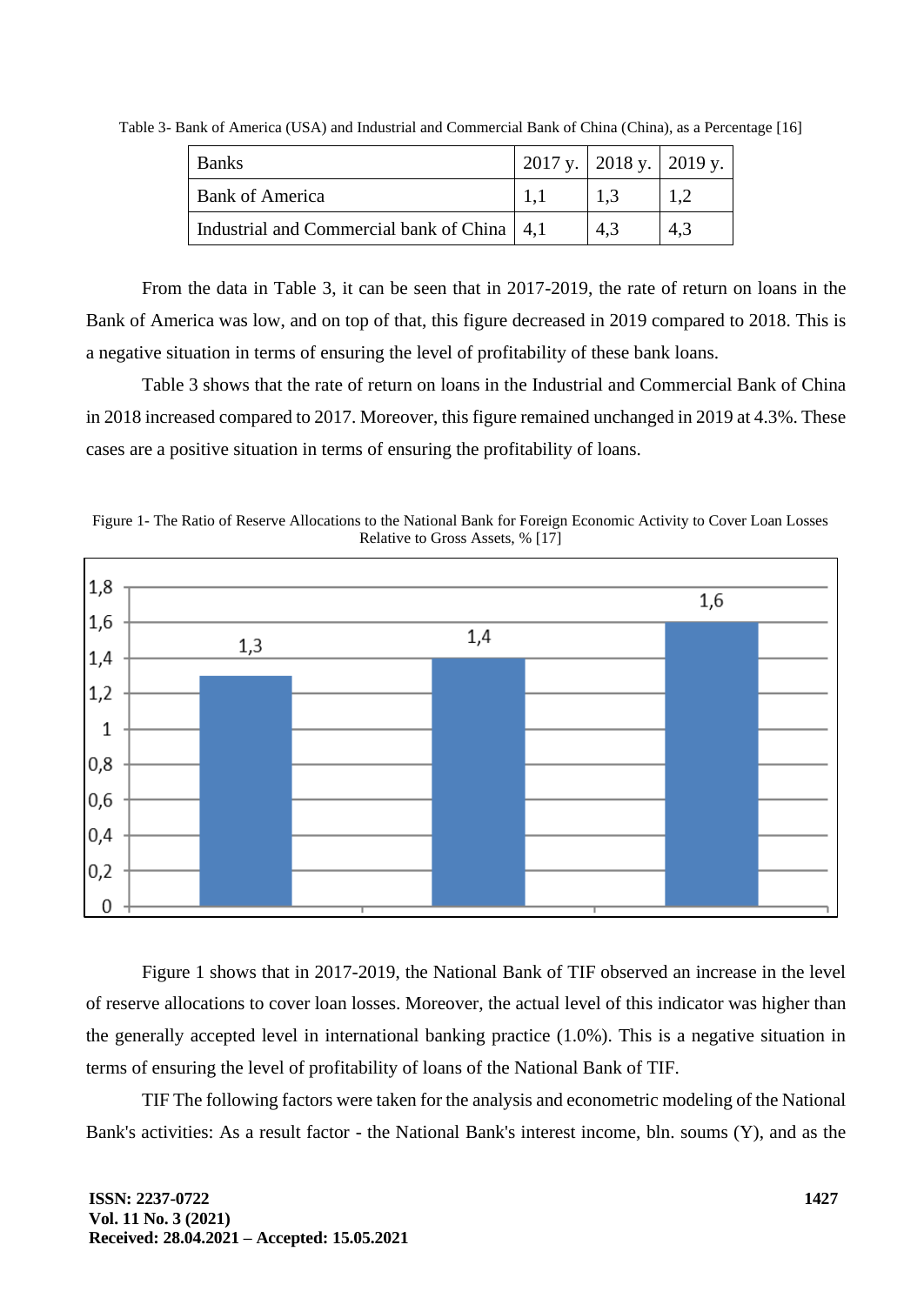influencing factors - the capital of the National Bank, bln. soums (X1), loans of the National Bank, bln. soums (X2), National Bank deposits, bln. soums (X3), Central Bank refinancing rate,% (X4), Central Bank's required reserve ratio against banks 'deposits in national currency,% (X5), Inflation rate,% (X6), average annual interest rate of commercial banks' loans in national currency ,% (X7).

Before constructing a multi-factor econometric model, we logarithmize them, taking into account that the data are in different units of measurement (some indicators are in billions of soums, some in percent). We check that the logarithmic data obey the law of normal distribution. To do this, we calculate the descriptive statistics of all the factors included in the model (Table 4).

|                     | LN Y     | LNX1     | LNX2     | LNX3     | LNX4        | LNX5        | LNX6     | LNX7     |
|---------------------|----------|----------|----------|----------|-------------|-------------|----------|----------|
| Mean                | 6.859716 | 7.848930 | 9.668049 | 8.780618 | 2.497505    | 2.334306    | 2.161823 | 2.797016 |
| Median              | 6.387632 | 7.450648 | 9.294644 | 8.497089 | 2.484907    | 2.525729    | 1.987029 | 2.744055 |
| Maximum             | 8.686260 | 9.537700 | 11.09129 | 9.752316 | 2.772589    | 2.525729    | 2.721295 | 3.165475 |
| Minimum             | 5.736572 | 6.647688 | 8.452334 | 7.981733 | 2.197225    | 1.386294    | 1.722767 | 2.525729 |
| Std. Dev.           | 1.103046 | 1.101424 | 1.018338 | 0.676379 | 0.213495    | 0.371030    | 0.407803 | 0.228682 |
| <b>Skewness</b>     | 0.607517 | 0.493511 | 0.277889 | 0.300302 | $-0.171611$ | $-1.884942$ | 0.366121 | 0.560846 |
| Kurtosis            | 1.783273 | 1.705887 | 1.413766 | 1.448573 | 1.780302    | 5.352787    | 1.423741 | 1.808984 |
| Jarque-Bera         | 1.231972 | 1.103725 | 1.177095 | 1.153187 | 0.668943    | 8.228178    | 1.258655 | 1.115296 |
| Probability         | 0.540108 | 0.575876 | 0.555133 | 0.561809 | 0.715716    | 0.016341    | 0.532950 | 0.572554 |
| Sum                 | 68.59716 | 78.48930 | 96.68049 | 87.80619 | 24.97505    | 23.34306    | 21.61823 | 27.97016 |
| Sum Sq.<br>Dev.     | 10.95039 | 10.91821 | 9.333117 | 4.117398 | 0.410223    | 1.238972    | 1.496730 | 0.470660 |
| <b>Observations</b> | 10       | 10       | 10       | 10       | 10          | 10          | 10       | 10       |

Table 4- Descriptive Statistics of Factors

From the descriptive statistics table, it can be seen that the probability values of a number of factors according to Jacques-Bera statistics are greater than 0.05. To explain this situation, we examine the graphs of normal distribution functions for all factors (Figure 1). The normal distribution function is calculated according to the following formula:

$$
f(x|\mu,\sigma) = \frac{1}{\sqrt{2\pi}\sigma} e^{-\left(\frac{1}{2\sigma^2}(x-\mu)^2\right)}.
$$
 (1)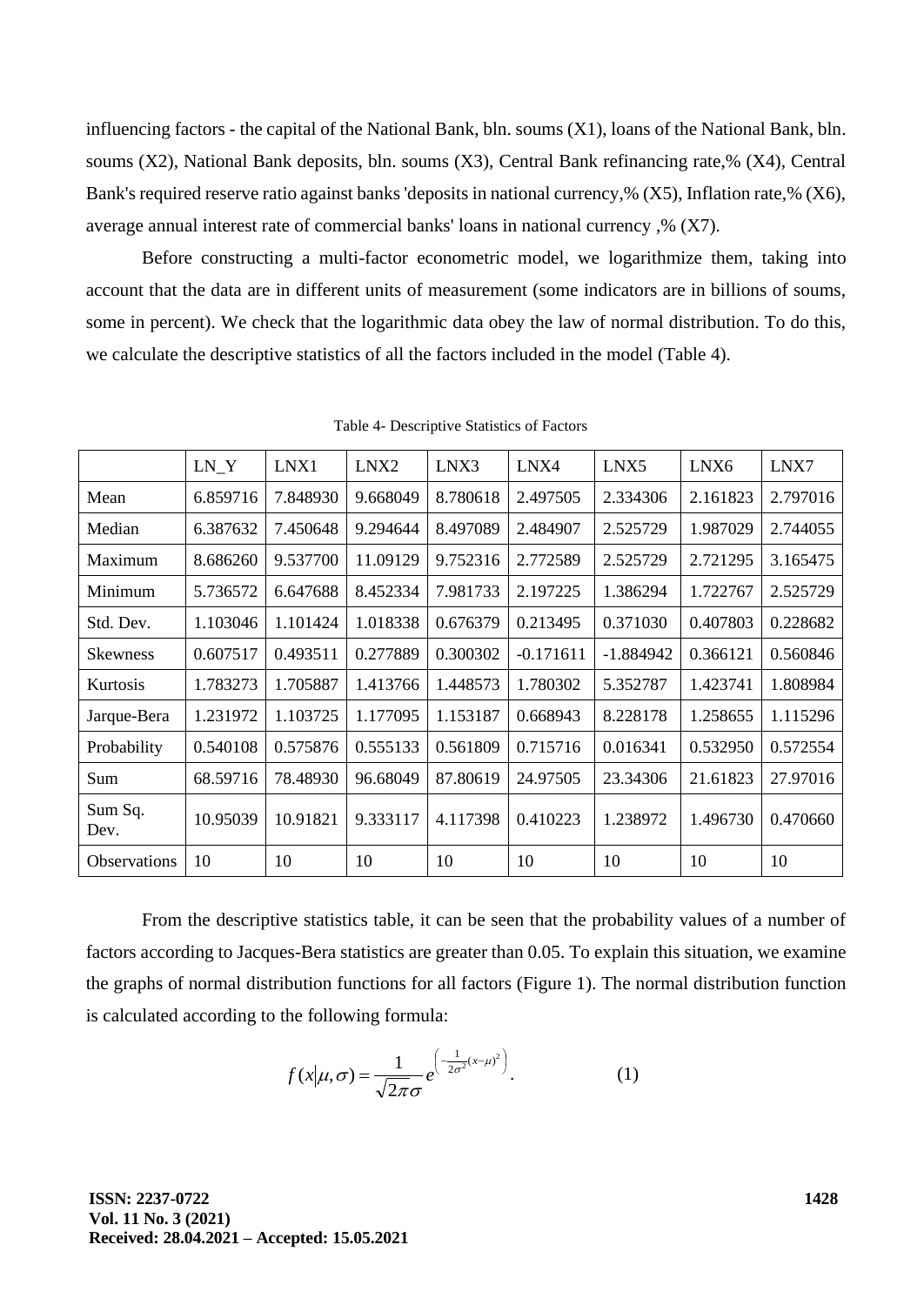

As can be seen from Figure 2, all factors are subject to the law of normal distribution. This allows the study of linear relationships between factors.

Of course, in order to create a multi-factor econometric model, it is first necessary to identify the relationships between the factors. If there are no links between one factor and another, then this factor cannot be included in the model. We therefore find the relationships between the factors by calculating a matrix of specific and double correlation coefficients (Table 5).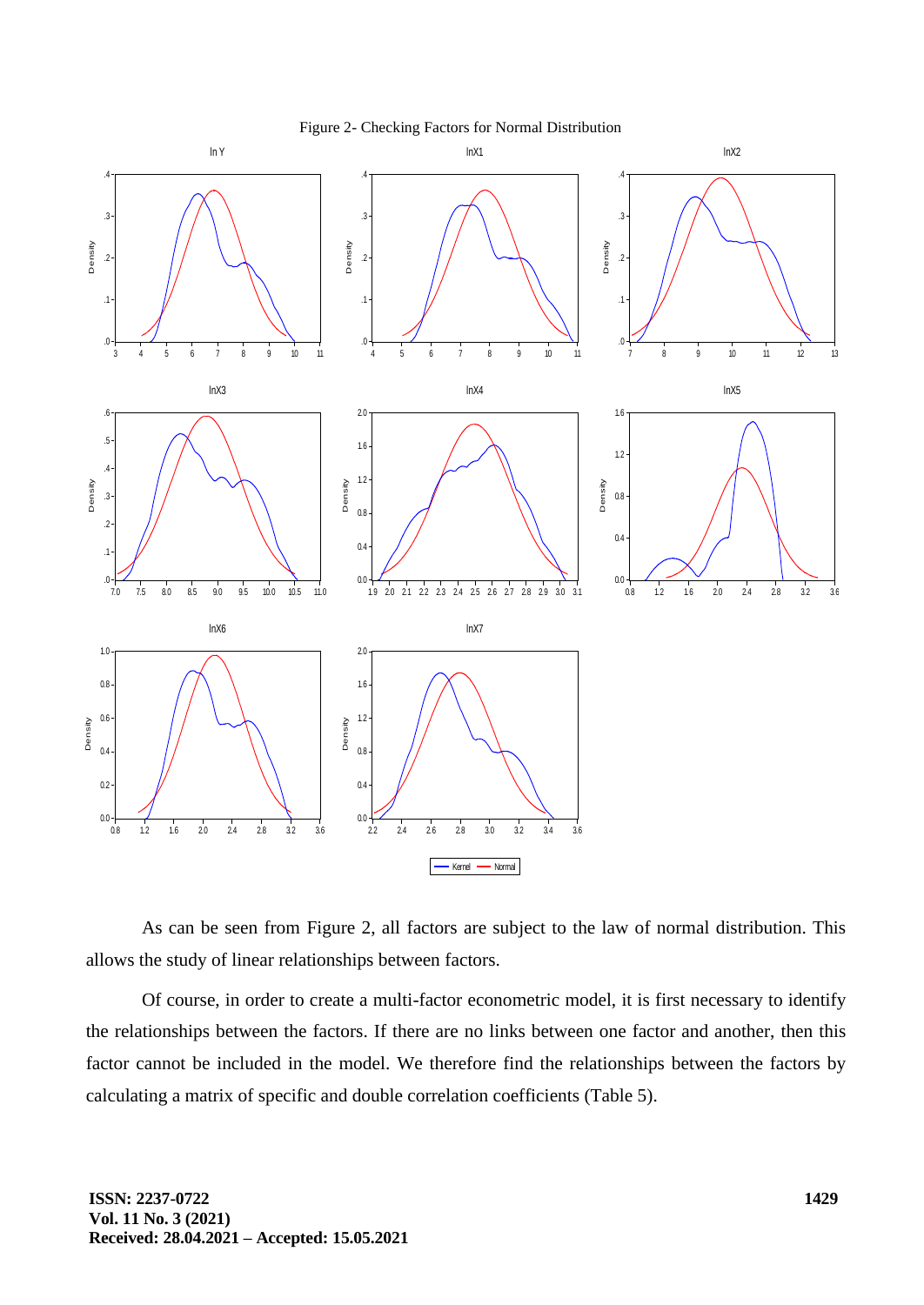Table 5- A Matrix of Specific and Double Correlation Coefficients between Factors

Covariance Analysis: Ordinary (Covariance Analysis: The Method of Smallest Squares)

Date: 05/01/21 Time: 17:20 (Date: 05/01/21 Time: 17:20) Sample: 2011 2020

Included observations: 10

Correlation

t-Statistic

Probability

|            | <b>LNY</b>  | LNX1        | LNX2        | LNX3        | LNX4        | LNX5        | LNX6     | LNX7     |
|------------|-------------|-------------|-------------|-------------|-------------|-------------|----------|----------|
| <b>LNY</b> | 1.000000    |             |             |             |             |             |          |          |
| LNX1       | 0.990603    | 1.000000    |             |             |             |             |          |          |
|            | 20.48564    |             |             |             |             |             |          |          |
|            | 0.0000      |             |             |             |             |             |          |          |
| LNX2       | 0.979618    | 0.985701    | 1.000000    |             |             |             |          |          |
|            | 13.79397    | 16.54549    | -----       |             |             |             |          |          |
|            | 0.0000      | 0.0000      | -----       |             |             |             |          |          |
| LNX3       | 0.972365    | 0.979144    | 0.990515    | 1.000000    |             |             |          |          |
|            | 11.78015    | 13.63131    | 20.38956    |             |             |             |          |          |
|            | 0.0000      | 0.0000      | 0.0000      | -----       |             |             |          |          |
| LNX4       | 0.697387    | 0.681004    | 0.682587    | 0.678520    | 1.000000    |             |          |          |
|            | 2.752231    | 2.630378    | 2.641810    | 2.612569    |             |             |          |          |
|            | 0.0250      | 0.0302      | 0.0296      | 0.0310      |             |             |          |          |
| LNX5       | $-0.841850$ | $-0.793257$ | $-0.743431$ | $-0.744759$ | $-0.525196$ | 1.000000    |          |          |
|            | $-4.411831$ | $-3.684872$ | $-3.143991$ | $-3.156586$ | $-1.745608$ |             |          |          |
|            | 0.0023      | 0.0062      | 0.0137      | 0.0135      | 0.1190      |             |          |          |
| LNX6       | 0.802656    | 0.813190    | 0.833012    | 0.835715    | 0.934201    | $-0.508696$ | 1.000000 |          |
|            | 3.806325    | 3.951988    | 4.258646    | 4.304282    | 7.406687    | $-1.671193$ | -----    |          |
|            | 0.0052      | 0.0042      | 0.0028      | 0.0026      | 0.0001      | 0.1332      |          |          |
| LNX7       | 0.937728    | 0.915934    | 0.905218    | 0.899081    | 0.756430    | $-0.782789$ | 0.785107 | 1.000000 |
|            | 7.635344    | 6.455164    | 6.025095    | 5.808786    | 3.271041    | $-3.557937$ | 3.585338 | -----    |
|            | 0.0001      | 0.0002      | 0.0003      | 0.0004      | 0.0113      | 0.0074      | 0.0071   |          |

It can be concluded from Table 5 that there is a close relationship between the National Bank's interest income (lnY) and the National Bank's capital (lnX1) ( $r_{\text{ln}y \text{ln}x1} = 0.9906$ ).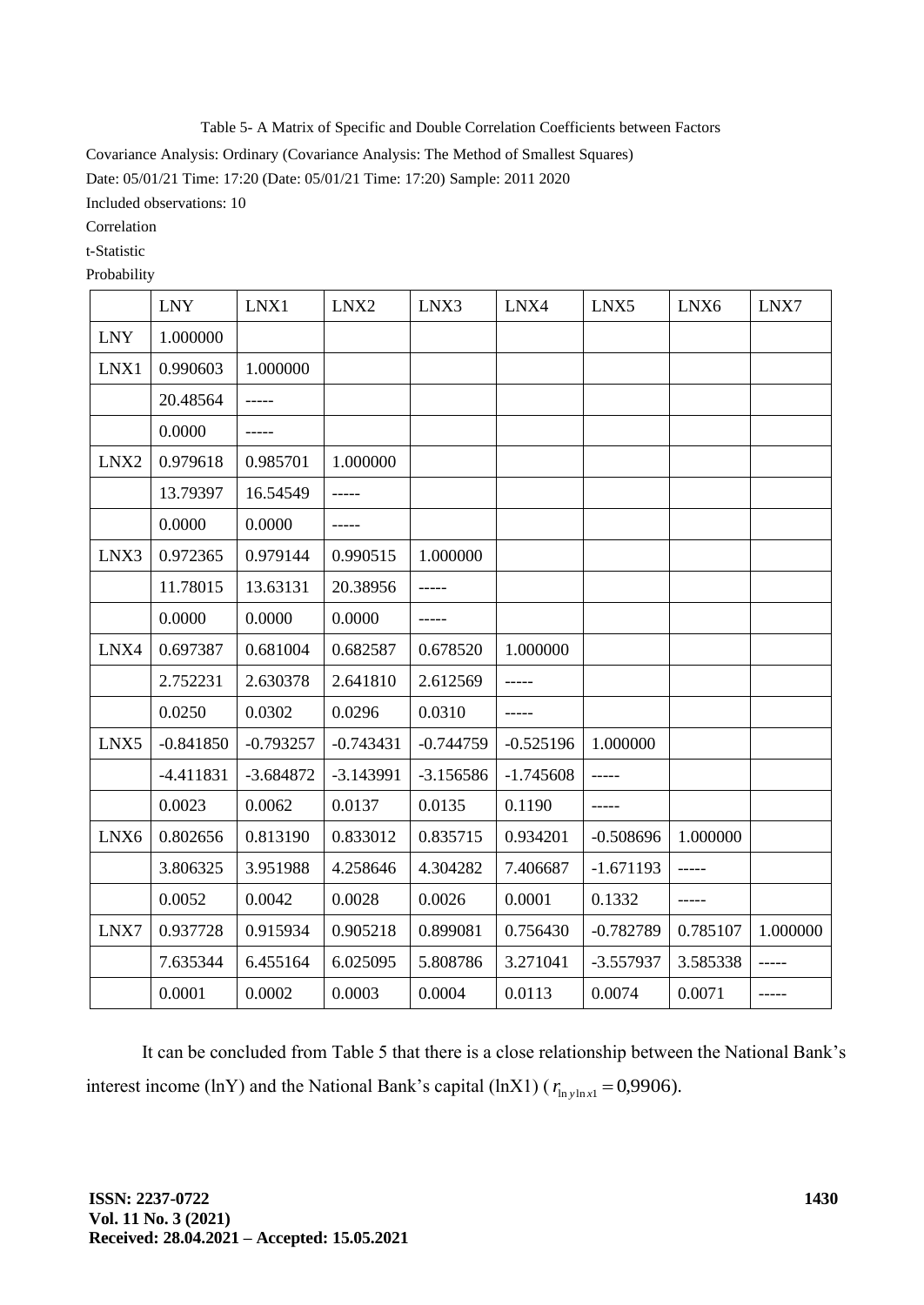

Figure 3 - Graph of Relationships between Resultant Factor ( $\ln y$ ) and influencing factors ( $\ln x_i$ )

There is also a strong link between the National Bank's interest income (lnY) and National Bank loans,  $(lnX2)$  ( $r_{lnylnx2} = 0.9796$ ). There is a strong correlation between the National Bank's interest income (lnY) and the National Bank's deposits (lnX3) ( $r_{\text{ln plus }x3} = 0.9724$ ). There is a moderate correlation between the National Bank's interest income (lnY) and the Central Bank's refinancing rate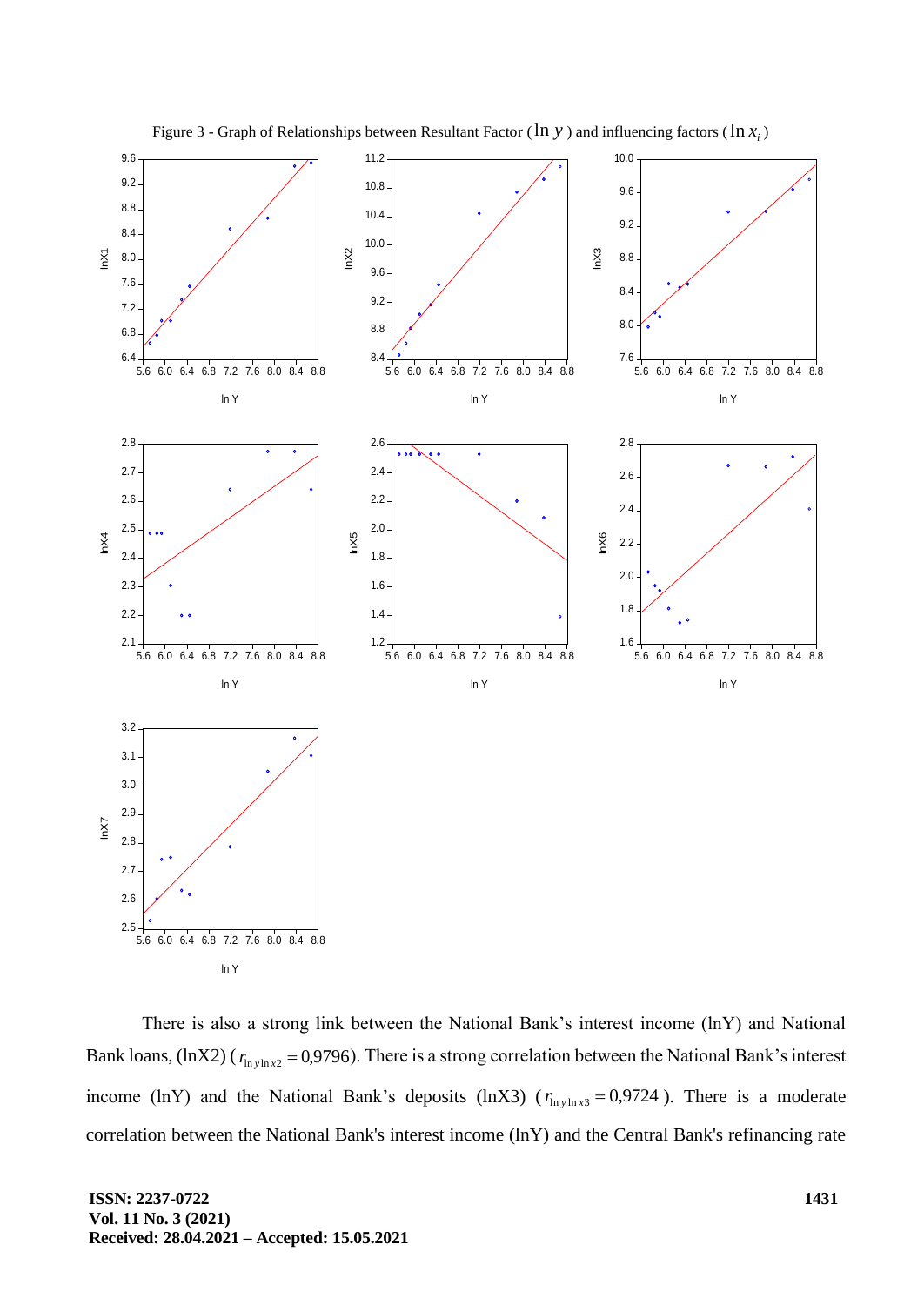(lnX4) ( $r_{\text{in yln}x4}$  = 0,6974), the National Bank's interest income (lnY) and the Central Bank's required reserve ratio (lnX5) against banks' deposits in national currency. ( $r_{\text{ln}y \text{ln}x5} = -0.8418$ ), While there is a strong link between the National Bank's interest income (lnY) and the Inflation Rate (lnX6) (  $r_{\ln y \ln x6} = 0,8026$ ) and the weak link between the National Bank's interest income (lnY) and the average annual interest rate on commercial banks' national currency loans (lnX7) ( $r_{\text{ln}y \text{ln}x7} = 0.9377$ ) was found to be present.

There is a relationship between each influencing factor  $(\ln x_i)$  and a consequential factor  $(\ln y_i)$ ) as follows (Figure 3).

As can be seen from Figure 3, all factors (lnx1) have a linear relationship with the resultant factor lnu, except that (lnx5) is inversely related to the resultant indicator.

We will create a multifactor econometric model of the National Bank on interest income and factors affecting it, using the following linear multifactor model:

$$
y = \beta_0 + \beta_1 x_1 + \beta_2 x_2 + \dots + \beta_n x_n, \tag{2}
$$

here: *y* - outcome factor (interest income of the National Bank),  $x_1, x_2, ..., x_n$  - influencing factors and  $\beta_0$ ,  $\beta_1$ ,  $\beta_2$ ,...,  $\beta_n$  - model parameters.

The calculated parameters of the multifactor econometric model of the National Bank's interest income on the above factors are given in the following table (Table 6):

| Variable                  | Coefficient |             |          | Std. Error         | t-Statistic           | Prob.       |
|---------------------------|-------------|-------------|----------|--------------------|-----------------------|-------------|
| lnX1                      | 0.370320    |             | 0.357205 |                    | 1.036715              | 0.4088      |
| lnX2                      | 0.403059    |             | 0.456077 |                    | 0.883753              | 0.4701      |
| lnX3                      | $-0.327872$ |             | 0.847802 |                    | $-0.386731$           | 0.7362      |
| lnX4                      | $-0.994374$ |             | 2.746456 |                    | $-0.362057$           | 0.7520      |
| lnX5                      |             | $-0.692966$ |          | 0.556529           | $-1.245157$           | 0.3392      |
| lnX6                      | 0.722144    |             | 1.861846 |                    | 0.387864              | 0.7355      |
| lnX7                      |             | 0.947686    |          | 1.193951           | 0.793739              | 0.5106      |
| C                         | 2.824437    |             | 8.106496 |                    | 0.348417              | 0.7608      |
| R-squared                 |             | 0.995870    |          |                    | Mean dependent var    | 6.859716    |
| <b>Adjusted R-squared</b> |             | 0.981417    |          |                    | S.D. dependent var    | 1.103046    |
| S.E. of regression        | 0.150366    |             |          |                    | Akaike info criterion | $-0.960921$ |
| Sum squared resid         | 0.045220    |             |          |                    | Schwarz criterion     | $-0.718853$ |
| Log likelihood            |             | 12.80460    |          |                    | Hannan-Quinn criter   | $-1.226469$ |
| F-statistic<br>68.90209   |             |             |          | Durbin-Watson stat | 2.505156              |             |
| Prob(F-statistic)         |             | 0.014379    |          |                    |                       |             |

Table 6- Calculated Parameters of a Multifactor Econometric Model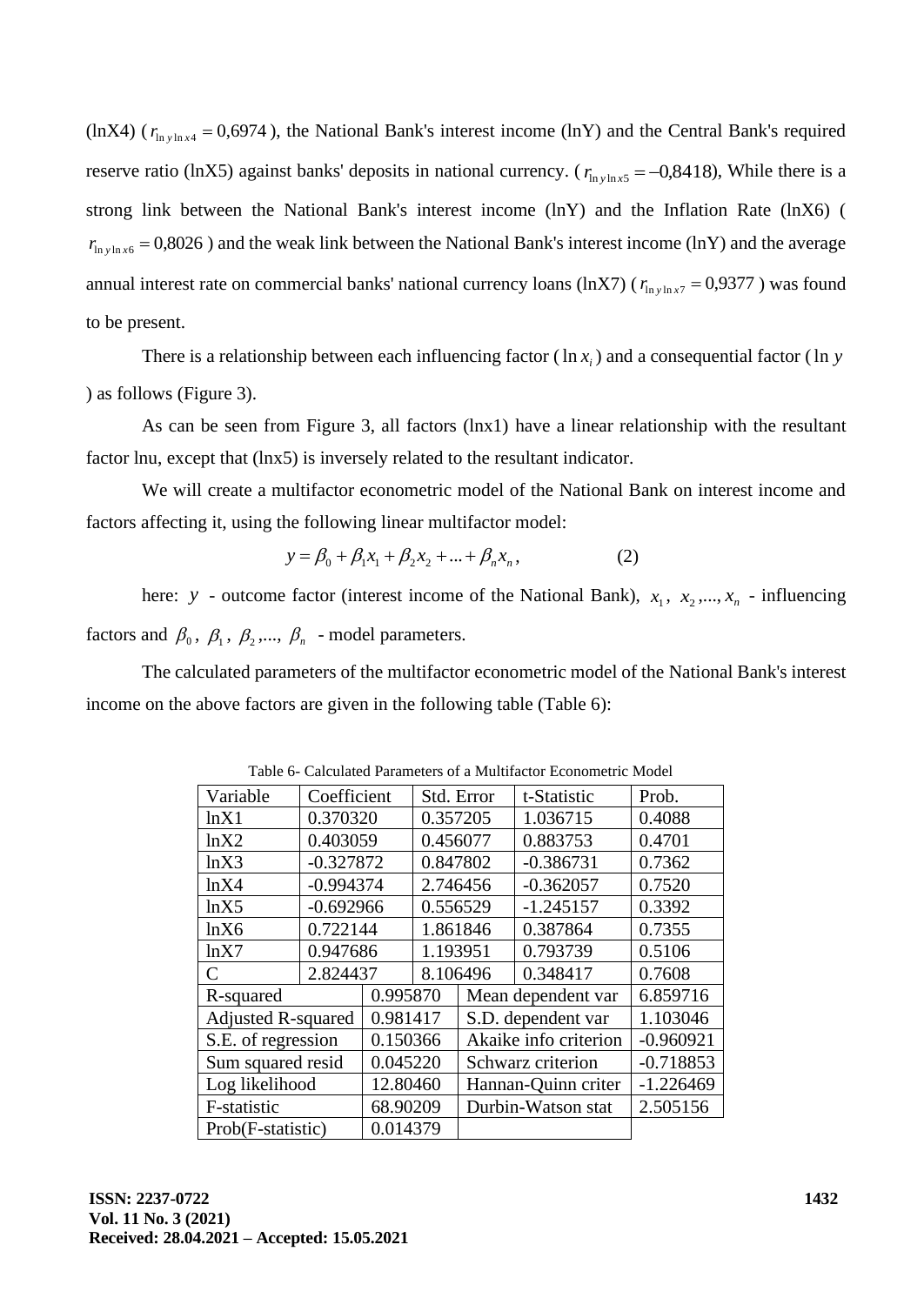Dependent Variable: LNY; Method: Least Squares; Date: 04/12/20 Time: 16:58; Sample: 2011 2020; Included observations: 10

The multi-factor linear econometric model based on Table 6 looks like this:

$$
\hat{y} = 2,824 + 0,3703\ln x_1 + 0,4030\ln x_2 - 0,3278\ln x_3 - 0,9944\ln x_4 - 0,6929\ln x_5 + 0,7221\ln x_6 + 0.9477\ln x_4
$$
\n(3)

$$
R^2 = 0.9959
$$
,  $F_{\text{xuco6}} = 68.902$ ,  $DW_{\text{xuco6}} = 2.505$ 

If we look at the probabilities of these (3) model parameters, we can see that the probabilities of all factor parameters are greater than 5 percent (Table 7 last Prob (probability) column).

| Variable                              | Coefficient |                       | Std. Error         |                       | t-Statistic                                     | Prob.       |
|---------------------------------------|-------------|-----------------------|--------------------|-----------------------|-------------------------------------------------|-------------|
| lnX1                                  | 0.617643    |                       | 0.322976           |                       | 1.912350                                        | 0.1518      |
| lnX2                                  | 0.311985    |                       | 0.489732           |                       | 0.637051                                        | 0.5694      |
| lnX3                                  | 0.406014    |                       | 0.662967           |                       | 0.612420                                        | 0.5836      |
| lnX4                                  | 2.004382    |                       | 1.436219           |                       | 1.395596                                        | 0.2572      |
| lnX6                                  | $-1.347962$ |                       | 0.911792           |                       | $-1.478366$                                     | 0.2358      |
| lnX7                                  | $-0.067169$ |                       | 0.949153           |                       | $-0.070767$                                     | 0.9480      |
| $\mathcal{C}$                         | $-6.473486$ |                       | 3.432445           |                       | $-1.885969$                                     | 0.1558      |
| R-squared                             | 0.992669    |                       | Mean dependent var |                       | 6.859716                                        |             |
| <b>Adjusted R-squared</b><br>0.978008 |             | S.D. dependent var    |                    | 1.103046              |                                                 |             |
| S.E. of regression<br>0.163580        |             | Akaike info criterion |                    | $-0.587003$           |                                                 |             |
| Sum squared resid                     |             | 0.080275              |                    | Schwarz criterion     |                                                 | $-0.375193$ |
| Log likelihood                        |             | 9.935015              |                    | Hannan-Quinn criter.) |                                                 | $-0.819358$ |
| F-statistic                           |             | 67.70532              |                    |                       | Durbin-Watson stat (Дарбин-Уотсон статистикаси) | 1.992456    |
| Prob(F-statistic)                     |             | 0.002722              |                    |                       |                                                 |             |

Table 7 - Calculated Parameters of a Multifactor Econometric Model

Dependent Variable: LNY

Method: Least Squares

To improve this situation, we remove some of the factors included in the model from the model. To do this, we find a factor that is weakly or inversely related to the resulting factor and subtract it from the model (3). We deduce this factor (3) from the multifactor econometric model.

Thus, if we examine the matrix of correlation coefficients in Table 6, the resulting factor is an inverse relationship between the National Bank's interest income (lnY) and the Central Bank's required reserve ratio (lnX5) for banks' deposits in national currency.

If we look at the probabilities of the parameters of this multi-factor econometric model, we can see that the probabilities of the parameters of all factors are greater than 5 percent. To improve this situation, we remove some of the factors included in the model from the model.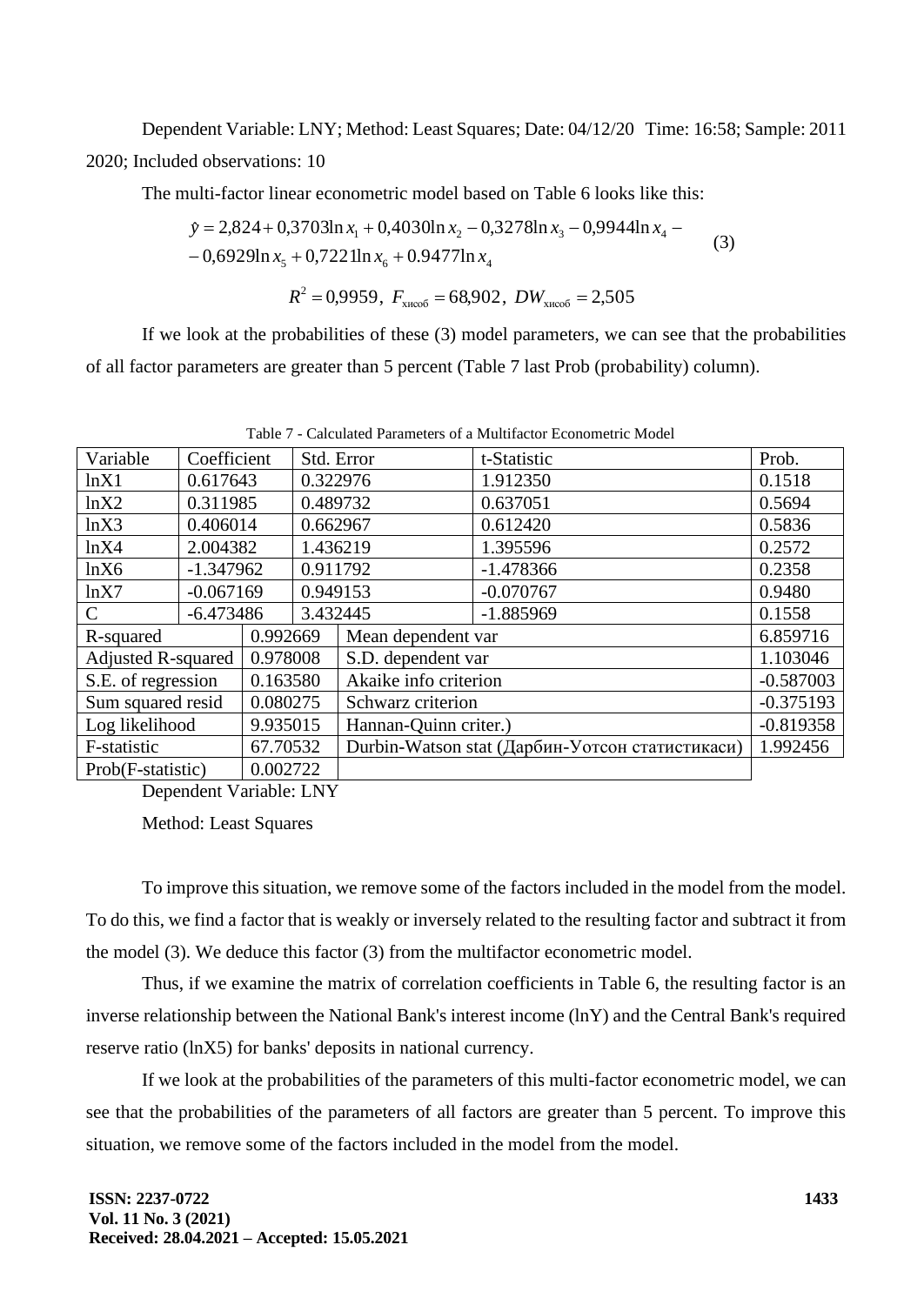We deduce the lnX3 and lnX7 factors from the multivariate econometric model. As a result, we have the following multi-factor econometric model (Table 8).

| Variable                  | Coefficient                    |          | Std. Error |                    | t-Statistic           | Prob.       |
|---------------------------|--------------------------------|----------|------------|--------------------|-----------------------|-------------|
| lnX1                      | 0.663335                       |          | 0.257903   |                    | 2.572029              | 0.0499      |
| lnX2                      | 0.492591                       |          | 0.210408   |                    | 2.341123              | 0.0434      |
| lnX4                      | 1.751330                       |          | 0.715782   |                    | 2.446736              | 0.0582      |
| lnX6                      | $-1.167031$                    |          | 0.495684   |                    | $-2.354386$           | 0.0652      |
| C                         | -4.960184                      |          | 1.683995   |                    | $-2.945485$           | 0.0321      |
| R-squared                 | 0.991710                       |          |            |                    | Mean dependent var    | 6.859716    |
| <b>Adjusted R-squared</b> | 0.985079                       |          |            | S.D. dependent var |                       | 1.103046    |
|                           | 0.134740<br>S.E. of regression |          |            |                    | Akaike info criterion | $-0.864086$ |
| Sum squared resid         | 0.090774                       |          |            |                    | Schwarz criterion     | $-0.712794$ |
| Log likelihood            | 9.320432                       |          |            |                    | Hannan-Quinn criter.  | $-1.030054$ |
| F-statistic               |                                | 149.5413 |            |                    | Durbin-Watson stat    | 2.085485    |
| Prob(F-statistic)         |                                | 0.000022 |            |                    |                       |             |

Table 8 - A Multifactor Econometric Model

(3) After subtracting the lnX3 and lnX7 factors from the model, we obtained the following multivariate econometrics:

$$
\hat{y} = -4,9602 + 0,6633 \ln x_1 + 0,4926 \ln x_2 + 1,7513 \ln x_4 - 1,1670 \ln x_6 \tag{4}
$$

$$
R^2 = 0.9917
$$
,  $F_{\text{XHCO6}} = 149.54$ ,  $DW_{\text{XHCO6}} = 2.085$ 

Analysis of the parameters of the obtained multifactor econometric model (4) shows that if the National Bank's capital increases by 1% (lnX1), the National Bank's interest income increases by an average of 0.6633%, National Bank loans (lnX2) increases by one percent, the National Bank's interest income increases by 0.4926 while the Central Bank's refinancing rate (lnX4) increases by 1 percent, the National Bank's interest income increases by an average of 1.7513 percent, and finally as the Inflation rate increases by 1 percent, the National Bank's interest income decreases by an average of 1.1670 percent.

(4) We check the adequacy of the model using Fisher's F-criterion ( $\alpha = 0.05$ ,  $k_1 = 4$ ,  $k_2 = 10$  $F_{\text{XA}$ двал = 3,48).  $F_{\text{XA}$ двал = 3,48 and  $F_{\text{XHCO6}} = 149,54 > F_{\text{XA}$ двал = 3,48 (4) is called statistically significant because

In addition, 99.17% of the National Bank's interest income depends on the factors included in the (4) model.

As long as there is no autocorrelation in the resulting factor residues,  $DW = 2,085$ .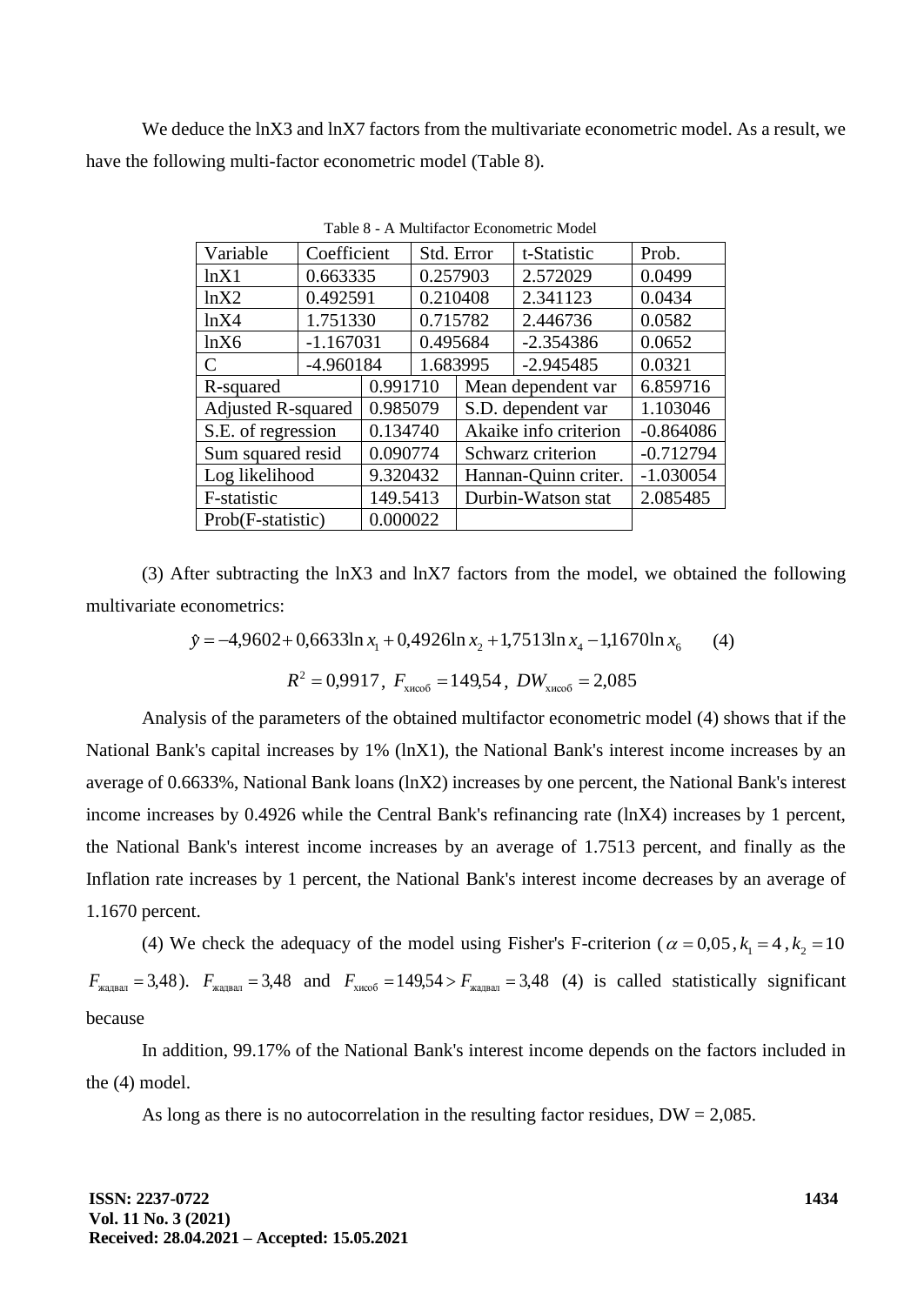If we compare the actual and calculated values of the studied process, the obtained model is much older approximation of the process (Fig. 4).



Figure 4- Actual and Calculated Values of Interest Income of the National Bank

We check the reliability of the parameters in front of the factors in the constructed model (4) using the Student's t-criterion. If the calculated values of the t-criterion are greater than the table value and their probability is less than 0.05, the model parameters are called confidence and vice versa.



Figure 5- Check the Residue for Normal

**ISSN: 2237-0722 Vol. 11 No. 3 (2021) Received: 28.04.2021 – Accepted: 15.05.2021**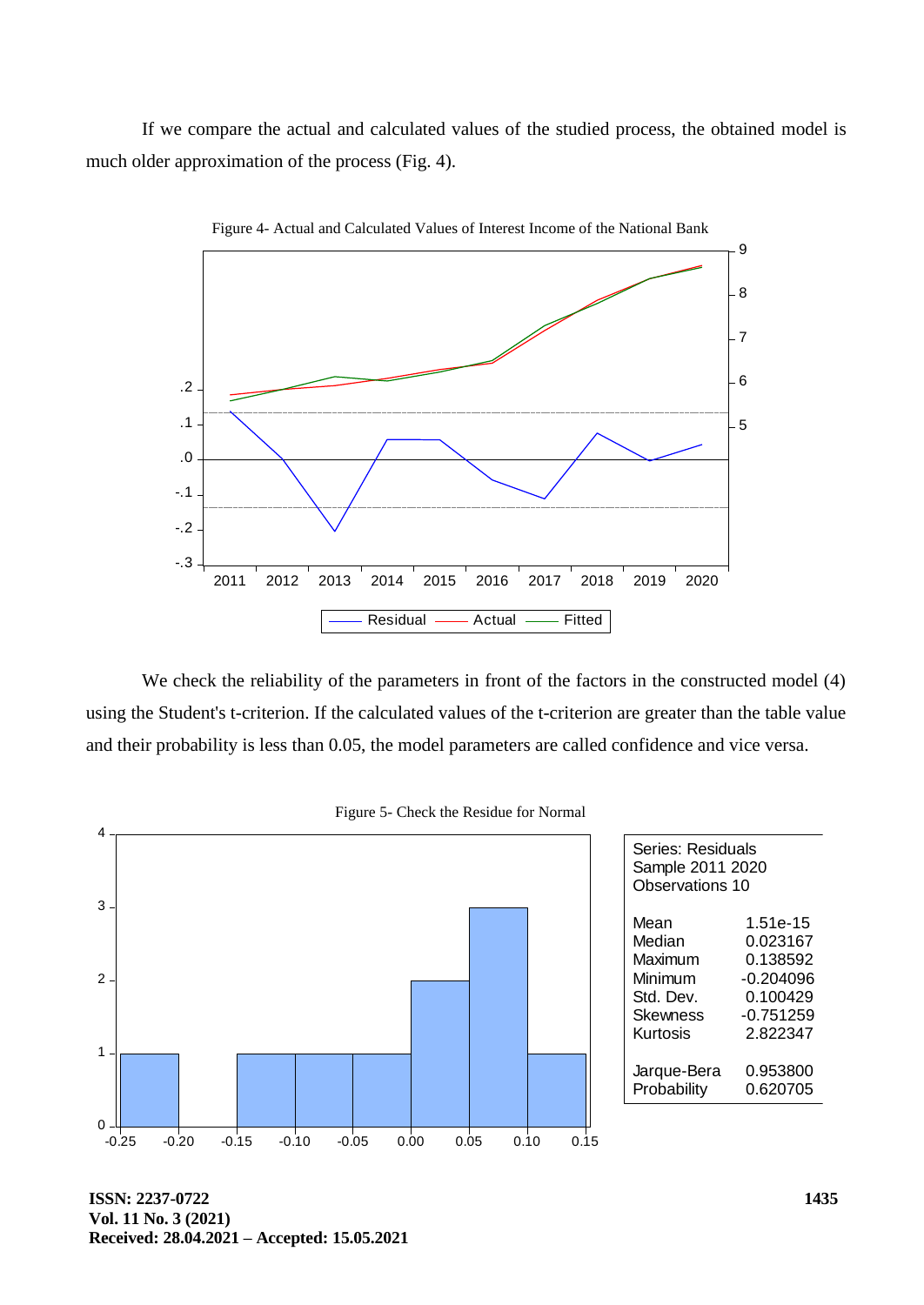The student's t-test table value is 2.2281. As can be seen from Table 5 (t-statistic column), the calculated values of all influencing factors (ln) are greater than the table value of the t-criterion and the probability of the parameters (lnx1 and lnx2) (Prob. Column) is less than 0.05. The two factors lnx4 and lnx6 are greater than 0.05 and less than 0.1. This means that the lnx4 and lnx6 factors are also important at 10% accuracy.

Figure 5 shows the results of the normalization check of the residues

The Jacques-Bera test does not rule out the hypothesis that the model residues are normally distributed. This test checks the distribution for normality by comparing the values of the asymmetry and excess indicators with the values characteristic of a normal distribution (asymmetry  $= 0$ , excess  $=$ 3). However, this test is a sluggish tool in checking the normality of residues.

However, let us consider the average absolute error in percentages on a multifactor econometric model (MARE) (Figure 6).





Hence, the average absolute error in percentages in the forecast model is 1,168 percent. This suggests that the model can be used to forecast the National Bank's interest income.

#### **5. Conclusions**

The results of the analysis of the issue of profitability of loans of commercial banks showed: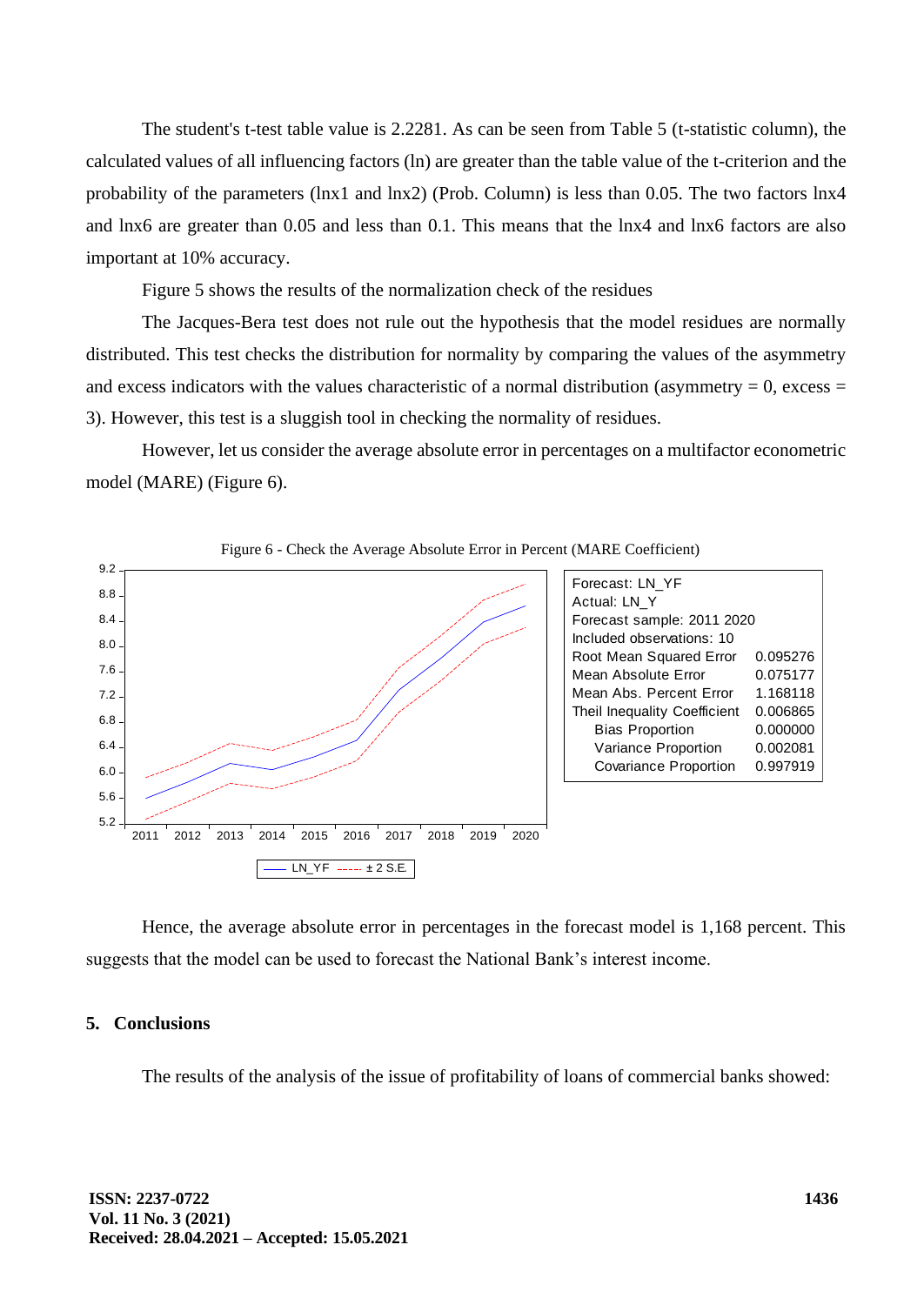- The highest share of loans in the approximate assets of commercial banks of the Republic of Uzbekistan is due to the fact that lending is the main activity for commercial banks and the underdevelopment of investment operations of banks with securities;
- The fact that the level of profitability of loans of the National Bank of TIF in 2017-2019 has a tendency to increase is a positive situation in terms of ensuring the profitability of loans;
- The significant decrease in the share of interest income from loans in the total income of the National Bank of TIF in 2019 compared to 2018 is explained by the increase in the share of interest-free income in gross income during this period and is negative in terms of profitability of commercial bank loans;
- TIF National Bank did not provide a balance between the growth rate of loans in 2017 and the growth rate of interest income on loans, but in 2018 and 2019 these indicators are balanced;
- The low level of loan yields in the Bank of America in 2017-2019, the decline in this indicator in 2019 compared to 2018 is a negative situation in terms of ensuring the level of loan yields;
- The fact that the rate of return on loans in the Industrial and Commercial Bank of China increased in 2018 compared to 2017 and remained unchanged at 4.3% in 2019 is a positive situation in terms of ensuring the profitability of loans;
- The fact that in 2017-2019 the National Bank of TIF observed an increase in the level of reserves for loan losses and the actual level of this indicator is higher than its normative level (1.0%) is a negative situation in terms of ensuring the return on loans of TIF National Bank.

The results of the econometric analysis showed that a 1% increase in the National Bank's capital increased its interest income by an average of 0.6633%, a 1% increase in the National Bank's loans increased its interest income by an average of 0.4926%, and a 1% increase in the Central Bank's refinancing rate increased the bank's interest income by 1.7513%. and a 1 percent increase in the inflation rate would cause the National Bank's interest income to decrease by an average of 1.1670 percent.

In our opinion, in order to ensure the profitability of loans of commercial banks of the Republic of Uzbekistan, the following measures should be taken:

1. In order to ensure a stable level of the share of interest income on loans in the gross profit of commercial banks, first of all, it is necessary to ensure a high and stable level of the share of loans in gross assets; second, it is necessary to ensure a balance between the growth rate of interest income on loans and the growth rate of gross loans; third, it is necessary to increase the amount of interest income from loans through the introduction of innovative credit products in the lending practice of banks.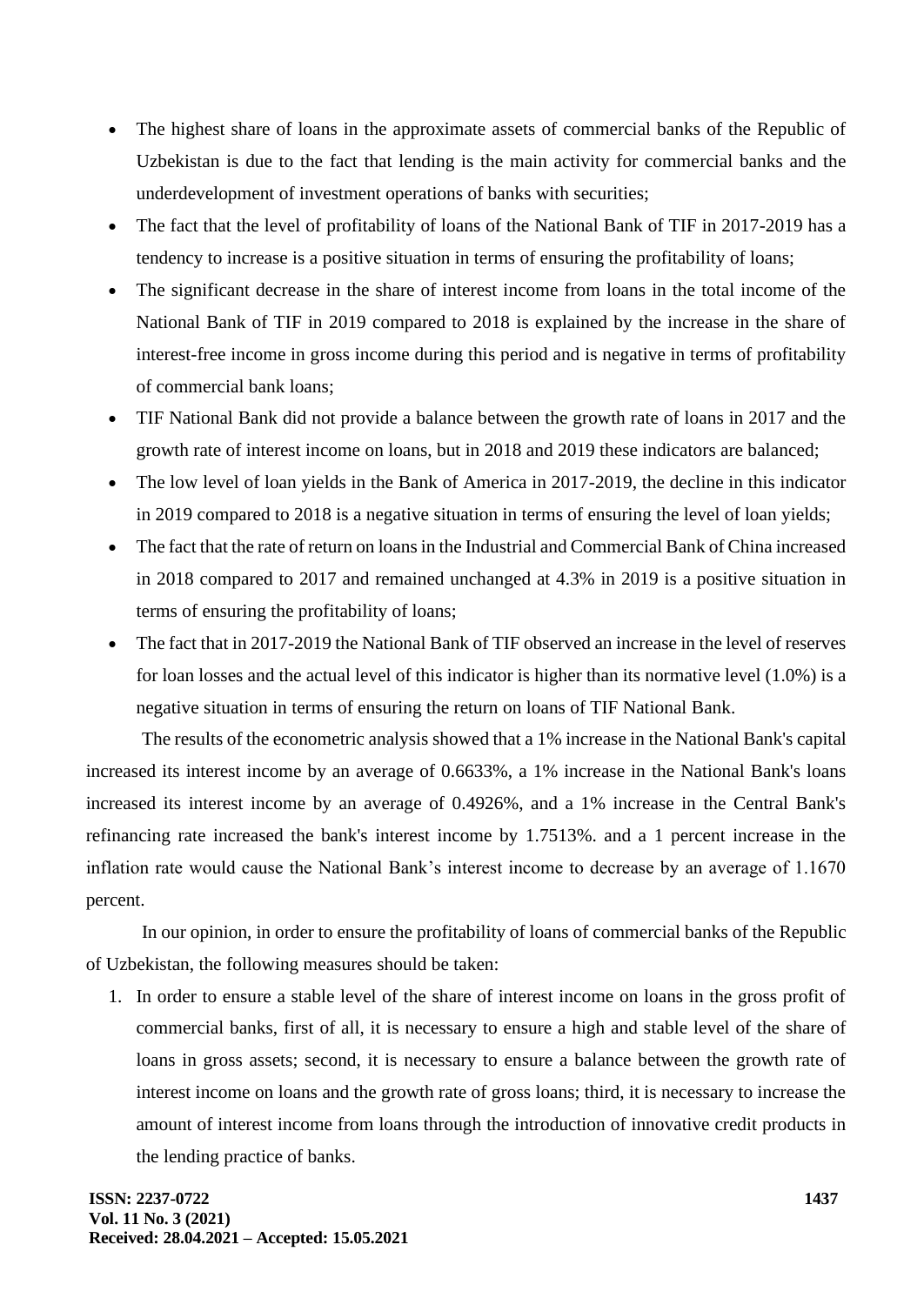2. In order to ensure that the level of provisioning for loan losses is at the level generally accepted in international banking practice, it is necessary, first, to prevent the increase in the share of doubtful and bad loans in the volume of classified loans by improving the structure of classified loans; second, the growth rate of the amount of reserve provisions on loans should not be allowed to exceed the growth rate of gross assets.

## **References**

Decree of the President of the Republic of Uzbekistan dated May 12, 2020 PF-5992 "On the strategy of reforming the banking system of the Republic of Uzbekistan for 2020-2025". www.lex.uz. 2. Sinky J. *Financial management in a commercial bank and in the financial services industry.* Per. from English - M: Alpina Publisher, 2017.- 496.

Usoskin, V.M. (2019). *Modern commercial bank: management and operations.* M: LENAND, S. 218.

Valentseva, N.I. (2013). *Pricing in the banking market.* Banking. - Moscow, 11, 39.

De Soto Jesus, H. (2008). *Money, bank loans and business cycles.* Per. from English - Chelyabinsk: Socium, 666.

Litvinov, E.O. (2012). *Credit Burden of the Russian Population: Questions of Theory and Methodology.* Monograph. Volgograd, 14.

Mian, A., Rao, K., & Sufi, A. (2013). Household balance sheets, consumption, and the economic slump. *The Quarterly Journal of Economics, 128*(4), 1687-1726.

Lando, D., & Skødeberg, T.M. (2002). Analyzing rating transitions and rating drift with continuous observations. *Journal of banking & finance, 26*(2-3), 423-444.

Wei, L., & Yuan, Z. (2016). The loss given default of a low-default portfolio with weak contagion. *Insurance: Mathematics and Economics, 66,* 113-123.

Tasche, D. (2013). Bayesian estimation of probabilities of default for low default portfolios. Journal of *Risk Management in Financial Institutions, 6*(3), 302-326.

Ya, I.J. (2016). *Improving credit efficiency in the development of the service sector.* I.f.d. ilm. dar. ol.uch. taqd. et. diss. avtoref. - Toshkent, 28.

Xolmamatov, F.K. (2019). *Improving lending practices of commercial banks.* I.f.b.f.d. diss. avtoref. - Toshkent, 25.

Resolution of the Board of the Central Bank of the Republic of Uzbekistan. *On approval of the Regulation on the classification of asset quality in commercial banks and the formation of reserves to cover possible losses on assets and the procedure for their use.* Collection of Legislation of the Republic of Uzbekistan, 2015, No. 28, Article 374; National Database of Legislation, April 30, 2018, No. 10/18/2696-2/1120.

Consolidated balance sheet of commercial banks. www.cbu.uz Central Bank of the Republic of Uzbekistan.

Financial reporting. www.nbu.uz (TIF National Bank).